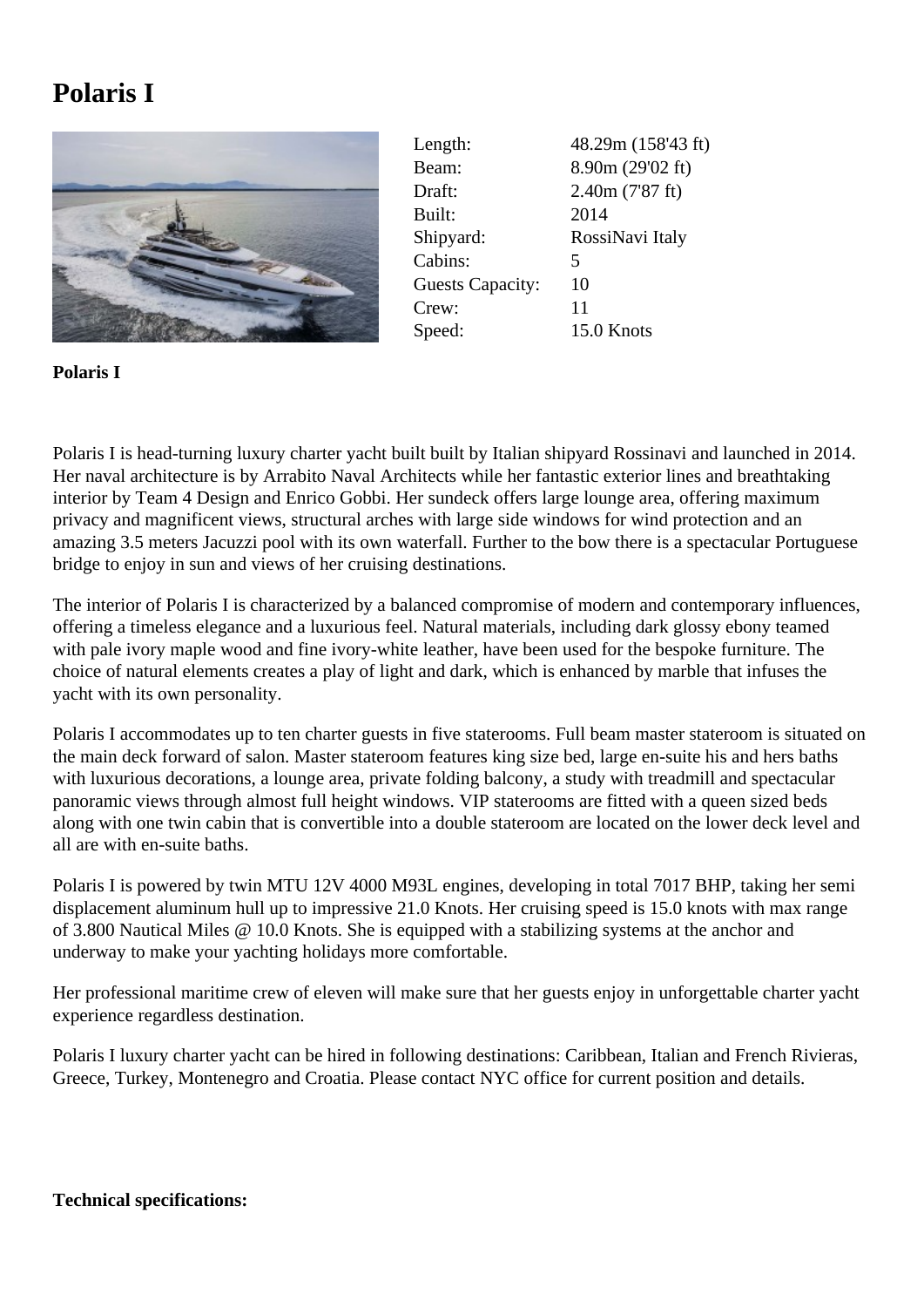LOA: 48.29m (158'43 ft) Beam: 8.90m (29'02 ft) Draft: 2.40m (7'87 ft) Flag: Maltese Built: 2014 Shipyard/Builder: RossiNavi Italy Naval architect's: Arrabito Naval Architects Exterior design: Team For Design Interior design: Enrico Gobbi Classification society: RINA Type: Semi displacement motor yacht GT: 497 T Hull Material: Aluminum Superstructure: Aluminum Engines: 2 x MTU 12V 4000 M93L - Total 7017 BHP Generators: 2 x Caterpillar C6 143 kW + 1 x Caterpillar C4 86 kW Fuel Consumption: 400 Litres/Hr Fuel capacity: 45.000 litres Fresh-water capacity: 5.600 liters + RO Water makers Bow thruster: Yes Air Condition: Entire Yacht with Individual Cabins Controls Stabilization: Yes @ Anchor and underway Top Speed: 21.0 Knots Cruise Speed: 15.0 Knots Range: 3.800 (@ 10.0 Knots of cruise speed) Nautical Miles Guests: 10 Cabins:  $5$  (4 x double  $+$  1 x twin cabin) Crew: 11 WiFi Jacuzzi pool with waterfall GYM

Tenders and toys:

1 x Jet Tender Castoldi 6.24m with Yanmar 260 BHP diesel engine 2 x Sea Doo Spark Wave runners 1 x Yamaha Stand Up Jet Ski Paddle boards Wake boards Water skis Snorkeling gear Fishing gear Large selection of inflatable towable toys Beach club with swimming platform Sauna

Images